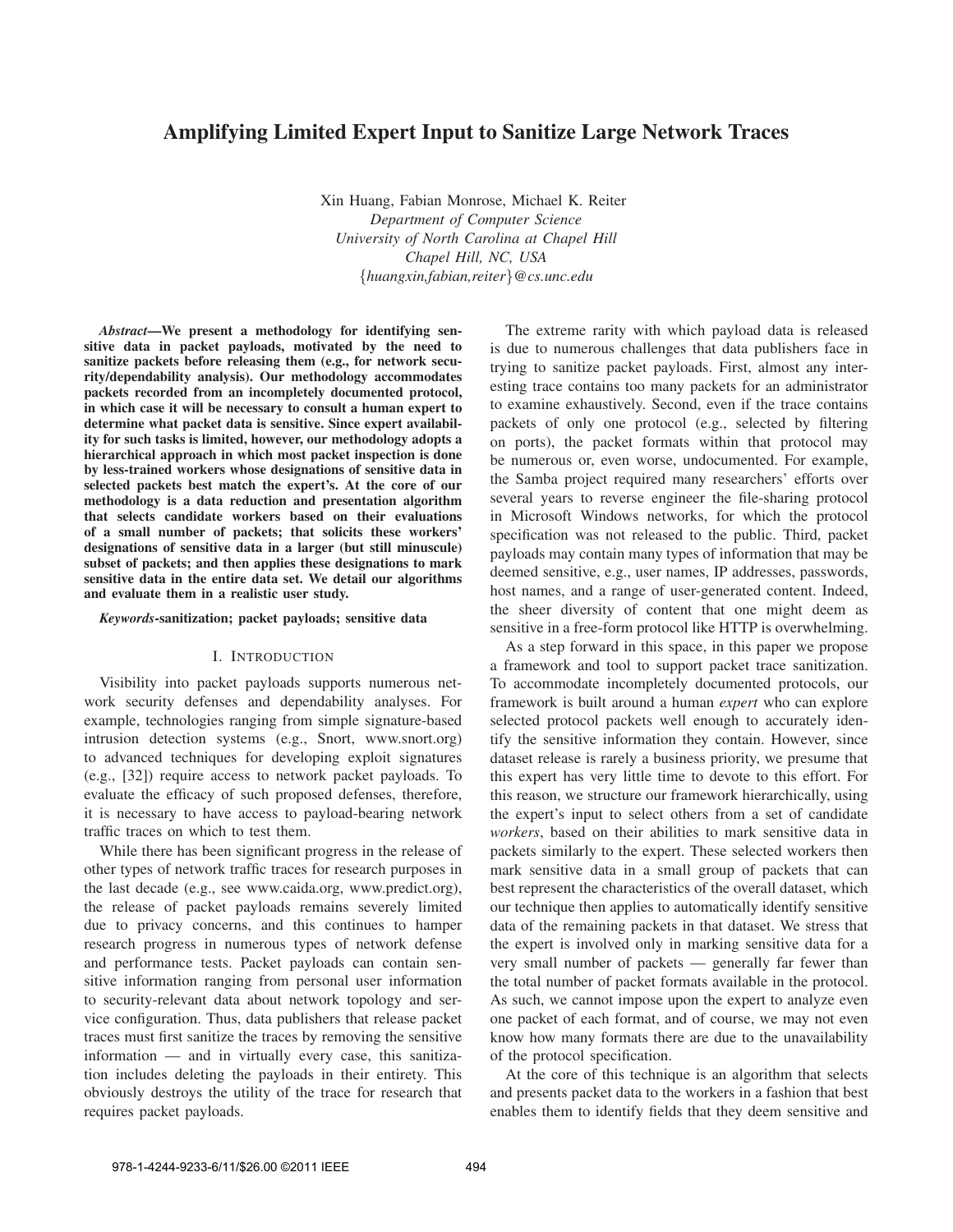then to extrapolate from those inputs on that selected data to sanitize the entire dataset. (The expert examines only a small subset of the representative packets selected for the workers.) Doing so in a way that achieves good precision and recall in sanitizing the whole dataset requires that our technique (i) judiciously select the data that the workers will examine; (ii) organize the presentation of the selected data to maximize each one's competence in identifying sensitive fields; and (iii) effectively draw inferences from their inputs to sanitize fields in packet data not presented to them directly.

At a high level, our technique accomplishes these goals through a multistep process. Packets in the trace are first divided into contiguous tokens, each with a type. Stratified sampling is applied to these typed token sequences in order to select a fraction of the packets for further analysis, while minimizing the likelihood of excluding any particular packet type. These selected packets are clustered into groups with similar structure; intuitively (and ideally), these clusters correspond to packet formats. We then select representatives from each cluster, which we present to a worker in an aligned fashion so as to best reveal their common structures, a technique known to accelerate visual recognition of homogeneous structures [9]. The best workers are selected from a group of workers by comparing each one's performance to that of the expert in marking a small subset of representatives; the selected workers then mark sensitive fields in all representatives. After the workers identify sensitive tokens in the representatives for each cluster, these identified tokens are mapped onto the entire dataset, in order to identify sensitive tokens in packets that the workers never examined.

We describe our design and implementation of a tool that implements this approach and present an evaluation based on a user study involving professional network administrators as workers. Our results show that both clustering and alignment have a statistically significant, positive effect on their abilities to identify sensitive data and that the effects of the two are additive. The study also reveals that even network administrators show substantial variability in their abilities to locate sensitive information in network data, underscoring the difficulty of the task at hand and the need to down-select workers on the basis of the similarity of their markings to an expert's. We show that combining the sensitivity determinations of the two best workers and using these to mark the entire dataset identifies sensitive data in the original dataset with at least 0.9 recall and precision.

## II. RELATED WORK

Over the past decade, there has been a marked increase in the number of proposals for anonymizing network data (e.g., [16, 12, 31, 26, 25, 10]). For the most part, these works attempt to sanitize network data by applying various transformations to fields within packet headers (e.g., using prefix-preserving anonymization [25]), by using domain knowledge to search for specific patterns (such as URLs or bytecode) using regular expressions [17, 11, 26], by shuffling payloads while preserving the ability to search for short substrings [27], or by deleting the payloads altogether. Unfortunately, many, if not all, of these proposals require specific parsers for each protocol of interest.

In what follows, we attempt to move the field forward by taking advantage of techniques for inferring packet formats, without relying on having a protocol specification at hand. In particular, we extend prior work from the protocol reverse engineering community (e.g. [3, 19]) where bytebased sequence alignment has been applied to raw network traces for uncovering protocol message formats.<sup>1</sup> However, as Cui et al. [7] discovered, byte-based sequence alignment is not particularly well suited for this task when messages of the same format can have high variance in the bytes of certain fields. To address this, we further exploit sequence alignment to derive a new measure of similarity for packet payloads, and then generate compact clusters suitable for human inspection afterwards.

Our work is also inspired by the rich history of research that takes advantage of human cognition to explore the spatio-temporal multivariate patterns in high dimensional, large datasets [4, 30]. These approaches combine computational techniques and human capacities to discover novel and useful information, in ways that may be difficult to do otherwise. As Duncan and Humphreys [9] have shown, highlighting the similarity between objects can be an effective way to accelerate visual recognition, e.g, quickly rejecting homogeneous non-targets. Indeed, Avraham and Lindenbaum [1] extend the work of Duncan and Humphreys to show that dynamic visual search can be enhanced with the usage of inner-scene similarity. Their intuitive hypothesis was that the more visually similar objects are, the more likely they are to share the same identity. Using these studies as a guide, we propose an approach for presenting streams of network data to a user in a visually aligned form.

Lastly, interactive tools have been recently proposed as ways to help anonymize microdata [33, 8]. Barros et al. [2] even suggest ideas for involving an expert to validate the correctness of methods for sanitizing personally identifiable information (PII) in microdata. Unlike our work, however, these approaches are not used to help data publishers better identify sensitive information in the trace, but only allow them to choose how such data should be anonymized. Furthermore, because of the complexity of network data compared to microdata [6], these tools cannot be directly applied to network traces.

<sup>1</sup>Other protocol reverse-engineering works infer message types by analyzing process execution traces (e.g., [20]). In this work, we do not have the luxury of taking advantage of such information because in the vast majority of cases the network traces that publishers are willing to make available have already been collected. Moreover, it is unrealistic to presume that data publishers would collect process execution traces (or even know how to) for all protocols appearing in their traces.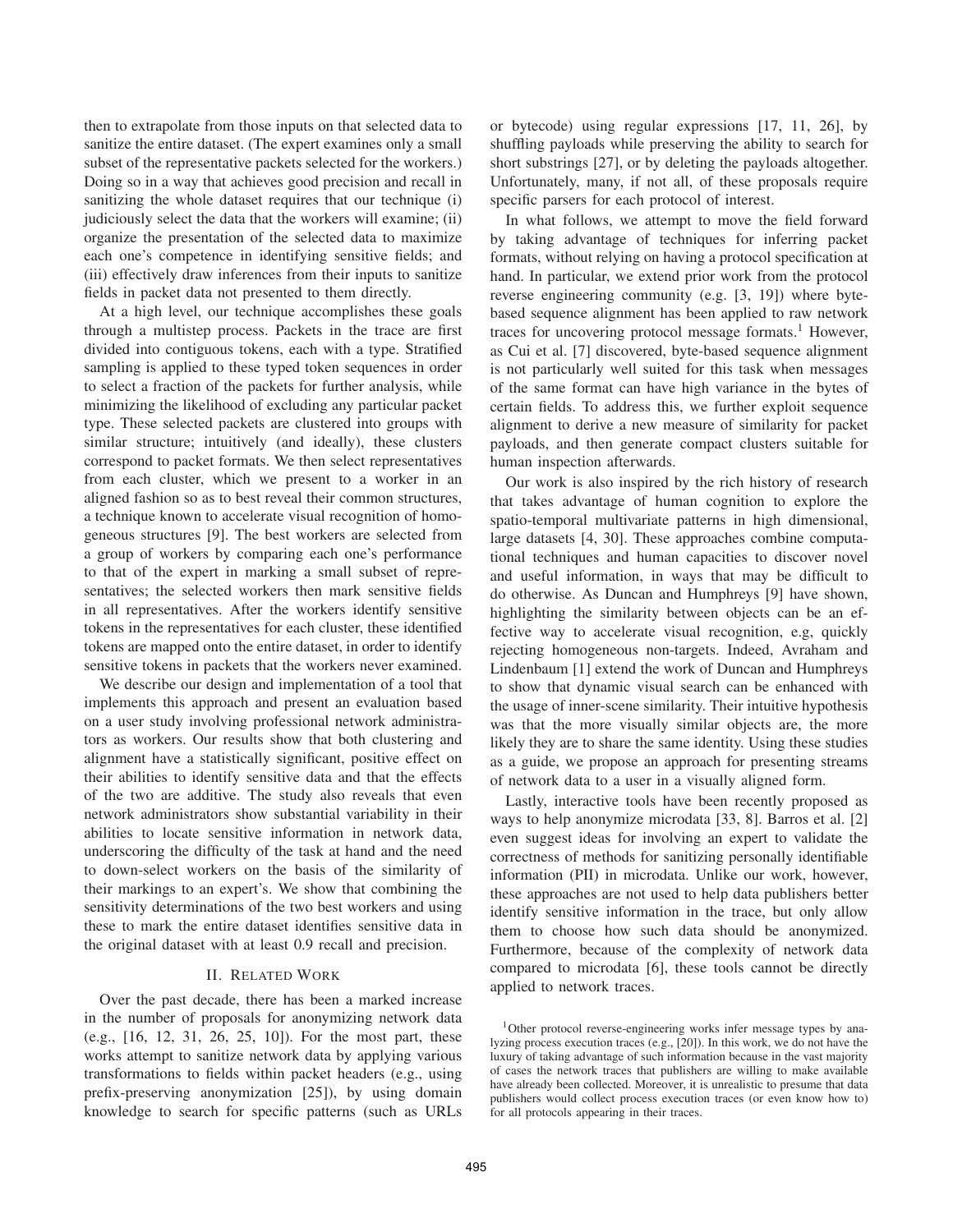

Figure 1. Framework of network trace sanitization by leveraging best worker input

## III. OUR APPROACH

At the core of our approach to identifying sensitive information in packet payloads is an algorithm that selects a subset of packet payloads to present to workers (a subset of which is also presented to the expert). At a high level, this algorithm can be viewed as a natural application of clustering and sequence alignment techniques for assisting workers in more readily identifying sensitive information in network data. Our proposed solution requires that we first tokenize the payloads of the packets by labeling them in a more compact representation composed of generic types of fields. Next, we cluster the tokenized packets in order to organize them roughly according to their formats.

Obviously, presenting a large corpus of data—even in an aligned form—to a human being, and expecting her to effectively sift through such data would not be a fruitful task, to say the least. In order to ease the arduous job of finding potentially sensitive information in a large corpus of data, we present to the workers only representatives for each cluster that capture the most mutual information (and that have low redundancy). As the worker marks tokens in the view displayed to her (e.g., by highlighting regions within the visually-aligned representatives), these annotations are recorded. Once the interactive session has completed, her selections made during the process are then used to automatically infer other sensitive tokens in the remainder of the corpus, without further participation from the worker. The overall process is depicted in Figure 1. We discuss the specifics of how we select representatives from the corpus in more detail in Sections III-A–III-E and then discuss how we use the tokens marked sensitive by a worker to identify sensitive fields in the larger corpus in Section III-F.

### *A. Tokenization*

We remind the reader that in order to be protocol agnostic, we deliberately assume no prior knowledge of the protocol format, and so before we can select the best candidates to present to workers, we must first tokenize the data. To do so, we abstract each packet by grouping its bytes into tokens, each of a certain type. The token types we use take advantage of a growing body of work on protocol reverse engineering (e.g., [7, 20]) that suggests suitable token types for text protocols (e.g., HTTP, FTP), binary protocols(e.g., DNS, DHCP) and so-called hybrid protocols (e.g., SMB). Specifically, our three token types are: (1) **Length** fields: consecutive printable characters proceeded by a byte value indicating the number of characters to follow. Both the printable characters and the byte are combined into a single length field. (2) **Text** fields: several consecutive printable characters, the length of which is greater than some threshold.2 And (3) **Binary** fields: any single byte except those defined as a length field or text field. Each packet is tokenized by scanning the payload from beginning to end. Figure 2 shows an example of the tokenized representation of two packets. For the remainder of the paper, all subsequent operations are on tokenized sequences, and we denote the tokenized sequence of a packet pkt by tokenize(pkt).

|           | <b>Tokenization</b>                                                                                           |
|-----------|---------------------------------------------------------------------------------------------------------------|
| Packet 1: | b6 b8 81 80 00 01 00 04 00 06 00 06 04 74 69 6d 65 05 61 70 70 6c                                             |
|           | 65 03 63 6f 6d 00 00 01 00 01 c0 0c                                                                           |
| Packet 2: | 31 35 30 20 41 53 43 49 49 20 64 61 74 61 20 63 6f 6e 6e 65 63 74                                             |
|           | 69 6f 6e 20 66 6f 72 20 78 63 72 69 70 74 2e 68 20 28 31 37 32 2e                                             |
|           | 31 36 2e 31 31 34 2e 35 30 2c 39 36 34 34 29 20                                                               |
|           |                                                                                                               |
|           | Packet 1: 182 184 129 128 0 : 1 : 0 : 4 : 0 : 6 : 0 : 6 : 0 : 6   4time bapple Bcom : 0 : 1 : 0 : 1 : 192 12: |
| Packet 2: | [150] 32; ASCII 32; data 32; connection 32; for 32; xcript h 32; (172.16.114.50,9644) 32;                     |
|           | Text field: $\frac{1}{2}$<br>Binary field: $\begin{bmatrix} 1 & 1 \\ 1 & 1 \end{bmatrix}$<br>Length field:    |

Figure 2. Example tokenization of two packet payloads.

#### *B. Sampling the Data*

For improved performance, we next sample packets from the entire dataset and use only the selected packets in subsequent stages. However, sampling packets uniformly at random risks omitting packet formats present in the full dataset, especially if those formats are rare. To overcome this obstacle, we use *stratified sampling* [23, 5] in order to preserve the diversity of the entire dataset. Specifically, we partition the tokenized sequences into homogeneous subgroups; lacking information about packet semantics or formats, we simply partition sequences according to their

 $2$ Similar to [7], we choose a threshold of 3 printable characters.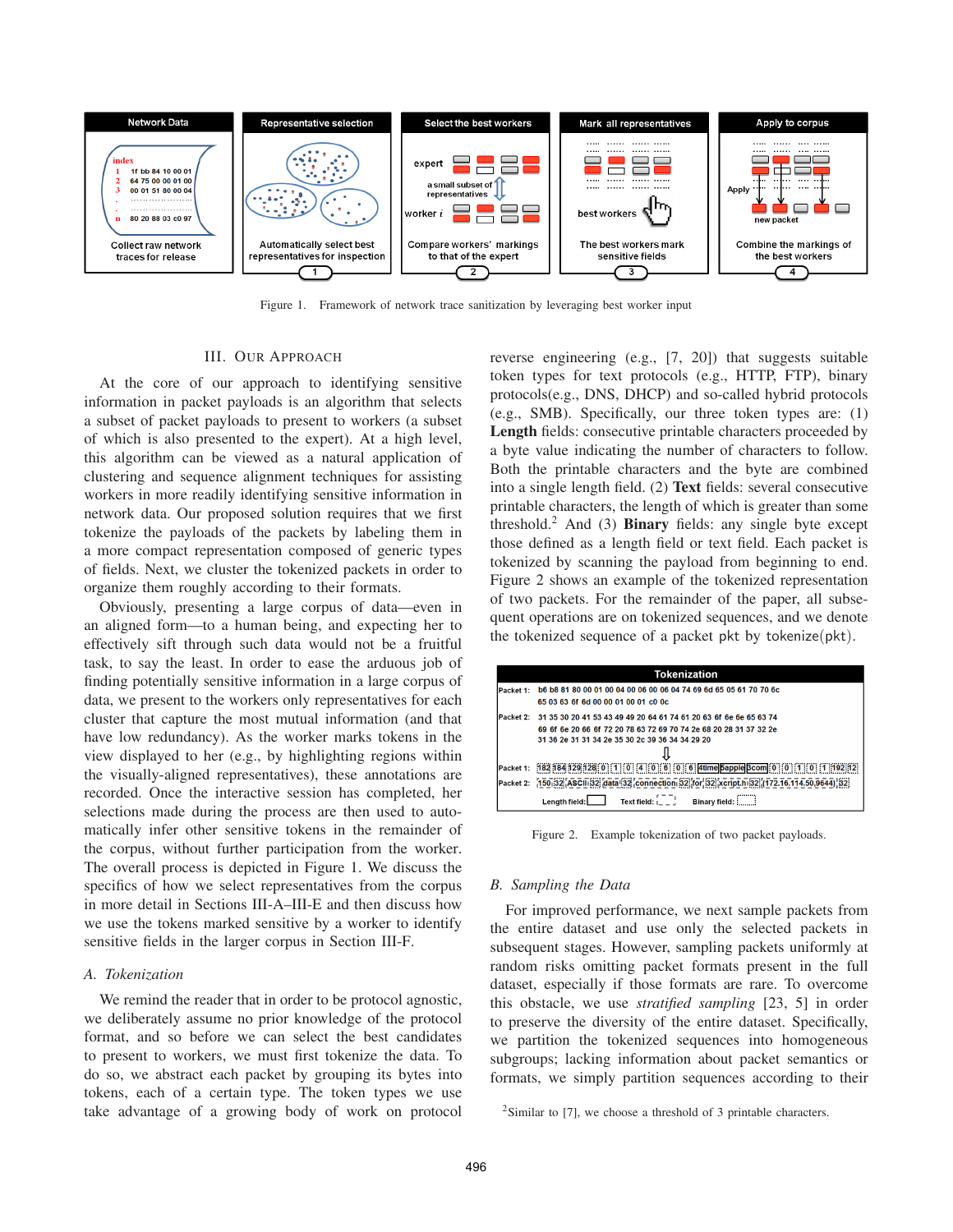lengths (i.e., the number of tokens in each). We then draw a random sample from each stratum of size proportional to the stratum size, i.e., the number of sequences it contains.

#### *C. Grouping Similar Packet Formats*

Given a selection of sequences (i.e., tokenized packets), the next task is to effectively cluster these sequences into groups representing different packet formats. To do so, we first define a distance between sequences, and then provide an algorithm for performing clustering using those distances.

Our chosen distance is based on sequence alignment [14]. That is, to define a distance between two packets, we first find the optimal *token-based sequence alignment* of the packets, which is an alignment of the pair of sequences of tokens corresponding to those packets. Specifically, for an alignment of two token sequences, each aligned pair of tokens is assigned a positive score (an "award") if they match, and a negative score (a "penalty") if they are a mismatch or if one of them is a gap inserted by the alignment process. We use Penalty<sub>mis</sub> and Penalty<sub>gap</sub> to represent the mismatch and gap penalties, respectively. In assigning awards for any two matching tokens, we not only consider their types, but also consider their values. In particular, if two tokens have the same type and value, we assign a larger matching score Award<sub>val</sub>. If they are of the same type but different values, we assign a smaller matching score Award<sub>typ</sub>. The overall alignment score between packets pkt, pkt′ , denoted Score<sub>aln</sub>(pkt, pkt'), is computed using the matching scores, mismatch penalties and gap penalties. Our scoring function is formulated as  $Score_{\text{aln}}(\text{pkt}, \text{pkt}') = N_{\text{val}} \times Award_{\text{val}} +$  $N_{\text{typ}} \times$  Award<sub>typ</sub> +  $N_{\text{mis}} \times$  Penalty<sub>mis</sub> +  $N_{\text{gap}} \times$  Penalty<sub>gap</sub>, where  $N_{val}$ ,  $N_{typ}$ ,  $N_{mis}$  and  $N_{gap}$  correspond to the number of tokens with matched values, tokens with matched types, mismatched tokens and inserted gaps, respectively, for an alignment of tokenize(pkt) and tokenize(pkt′ ) that maximizes  $Score_{\text{aln}}(\text{pkt}, \text{pkt}')$ . We then define the distance as

$$
dist(\mathsf{pkt}, \mathsf{pkt}') = 1 - \frac{\mathsf{Score}_{\mathsf{aln}}(\mathsf{pkt}, \mathsf{pkt}')}{\mathsf{Score}_{\mathsf{max}}(\mathsf{pkt}, \mathsf{pkt}')}\tag{1}
$$

where  $Score_{max}(pkt, pkt') = max{Score_{aln}(pkt, pkt)}$  $Score_{\text{aln}}(\text{plt}', \text{plt}')$ } denotes that largest possible value of  $Score_{\text{aln}}(\text{plt}, \text{plt}')$ . The optimal sequence alignment for two token sequences, and hence the distance (1), can be computed efficiently using the well-known Needleman-Wunsch algorithm [22].

*Clustering method:* Given this distance calculation, we apply iterative K-medoids clustering [15] to partition the packet sequences into different clusters. Unlike K-means, which takes the arithmetic mean of each cluster's points as its centroid, the K-medoids algorithm chooses a member of the cluster as its centroid, namely that which minimizes the average distance to all cluster members. Instead of deciding the number of clusters in advance, we employ the following algorithm to iteratively grow the number of clusters, which is parametrized by a value r,  $0 < r < 1$ :

- 1) Assign all packets into one cluster, and find the medoid of the cluster.
- 2) For each cluster, find the packet furthest from its medoid as a candidate for a new medoid. Choose the furthest one among these candidates as the medoid of a new cluster.
- 3) Re-cluster all packets, assigning each packet to the closest existing medoid. After that, re-compute the medoid of each cluster.
- 4) Repeat steps 2 and 3 until no packet is further than  $r$ times the average medoid-to-medoid distance.

Therefore, the number of generated clusters depends on the input parameter  $r$ .

## *D. Alignment of Packets*

The clusters output from the procedure described in Section III-C are the clusters from which our algorithm selects representatives (with at least one representative being selected from each cluster). In preparation for performing this selection, we first align all of the packets in each cluster collectively. We now detail how the alignment is done, and discuss the selection of representatives later.

A key challenge in performing multiple sequence alignment in our setting is the fact that we may need to operate over clusters with thousands of packets. For efficiency, we use a progressive method, which generates an alignment by first aligning the most similar sequences and then successively adding less similar sequences to the growing alignment until all packets in the cluster have been incorporated.

With progressive alignment, the quality of the final alignment generally depends on the order with which the sequences are incorporated. To determine this order, we treat the cluster as a graph with vertices being the packets and an edge between each pair of packets weighted by their distance (1). We then use Prim's algorithm [28] to create a minimum spanning tree, and integrate (i.e., align) the vertices together in the order in which they are included in the tree. Since Prim's algorithm adds vertices in increasing order of their distance to their nearest vertex already in the tree, aligning vertices in this order should intuitively delay the insertion of gaps in the overall alignment as long as possible (and hopefully render most gaps unnecessary).

The detailed algorithm is shown as Algorithm 1. The nodes of the minimum spanning tree are denoted mst, which is initialized to the medoid of the cluster (line 2). The use of Prim's algorithm is evident in the **while** loop on lines 4–15, which selects the next closest packet to incorporate (line 5) and adds it (line 15). The construction of a mutual alignment for the packets is done using the align function in line 6. This call aligns the chosen packet and a reference alignment denoted consensusSeq[ ], which is updated by align. In addition, align outputs a boolean array isNewGap[ ] of length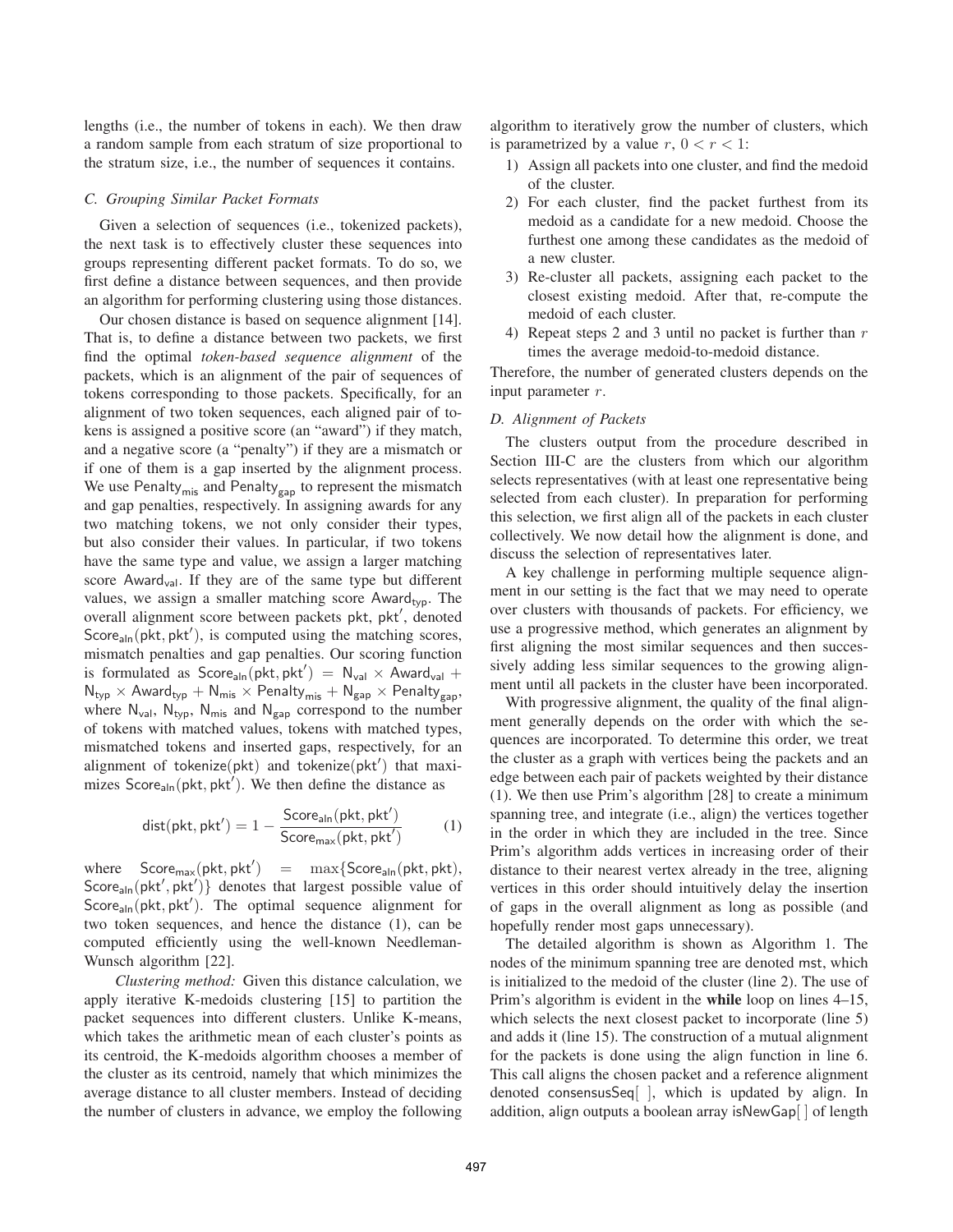equal to the updated consensusSeq[], such that isNewGap[j] is true iff consensusSeq[j] is a gap inserted in this call to align. As its last step, align outputs the aligned form of the chosen packet.

|     | Algorithm 1 ClusterAlign (cluster)                                                                                                                                          |
|-----|-----------------------------------------------------------------------------------------------------------------------------------------------------------------------------|
|     | $\text{1:}\text{~medoid} \gets \arg\min_{\text{ptt} \in \text{cluster}} \arg\hspace{0.5em} \text{dist}(\text{plt}, \text{plt}^\prime)$                                      |
|     | 2: mst $\leftarrow$ {medoid}; mstSize $\leftarrow$  mst                                                                                                                     |
|     | 3: consensusSeq $[ \ ] \leftarrow$ tokenize(medoid)                                                                                                                         |
|     | 4: while mstSize $\le$  cluster  do                                                                                                                                         |
| 5:  | $\mathsf{plt}^* \leftarrow \arg\min_{\mathsf{plt} \in \mathsf{plt}^* \in \mathsf{plt}^*} \min_{\mathsf{plt} \in \mathsf{plt}^*} \mathsf{dist}(\mathsf{plt}, \mathsf{plt}')$ |
| 6:  | $\sigma$ (consensus Seq   , is New Gap   , seq [mst Size + 1]                                                                                                               |
|     | $\leftarrow$ align(consensusSeq[], tokenize(pkt*))                                                                                                                          |
| 7:  | for $k = 1$ mstSize do                                                                                                                                                      |
| 8:  | $i \leftarrow 1$ ; temp $  \leftarrow  $                                                                                                                                    |
| 9:  | <b>for</b> $j = 1 \dots  \text{isNewGap}   \text{do}$                                                                                                                       |
| 10: | <b>if</b> isNewGap[j] <b>then</b>                                                                                                                                           |
| 11: | temp $[j] \leftarrow$ gap                                                                                                                                                   |
| 12: | else                                                                                                                                                                        |
| 13: | temp[j] $\leftarrow$ seq[k][i]; $i \leftarrow i + 1$                                                                                                                        |
| 14: | $ \mathsf{seq}   k    \mathsf{l} \leftarrow \mathsf{temp}   \mathsf{l}$                                                                                                     |
| 15: | $mst \leftarrow mst \cup \{ \mathsf{pkt}^* \}; mstSize \leftarrow  mst $                                                                                                    |
|     | 16: <b>return</b> seq $[1 \dots  \text{cluster}  ]$                                                                                                                         |

The gaps inserted by align, in locations indicated by isNewGap[ ], are then propagated to the aligned forms of the packets already integrated into the tree, i.e., by inserting the gaps into the same positions in those sequences. This is shown in lines 7–14, where the new version of the aligned sequence for the  $k$ -th integrated packet is assembled in an array temp<sup>[]</sup> and then copied back into seq $[k]$ [] (line 14).

The behavior of align differs in an important way from sequence alignment as described in Section III-C. To avoid the introduction of gaps into the aligned sequences seq[k][ ] to the extent possible, we alter align in line 6 to (i) output in consensusSeq $[j]$  the *disjunction* of the tokens from inputs consensusSeq[ ] and tokenize(pkt<sup>∗</sup>) that it aligns to position  $i$  (under an optimal alignment as defined in Section III-C); and (ii) assign a matching award (in value or type) to tokens if the token of tokenize(pkt<sup>∗</sup>) matches *any disjunct* of the token of input consensusSeq[ ] (and where a gap in consensusSeq[ ] type-matches nothing). Consequently, after propagating gaps to the other sequences already integrated into the tree (lines 7–14), an invariant of the loop 4–15 is that consensusSeq $[j] = \bigvee_{k=1}^{\text{mstSize}}$  seq $[k][j]$ . Figure 3 shows the result of aligning a cluster of ten packets using this algorithm. Notice that fields with similar type or value have been correctly aligned.

## *E. Selecting Representatives for Inspection*

At this stage in our overall process, the elements of each cluster are aligned in equal-length sequences seq[1 ... ∣cluster∣][ ]. To select representatives and present them to the worker for inspection, we borrow a technique from Pan et al. [24]. The input required by this technique is a collection of equal-length feature vectors. To generate this input, we simply define feature vectors seqFV[1... |cluster||[ ] so that seqFV[ $k$ ][ $i$ ] = 0 if seq[ $k$ ][ $i$ ] = gap and seqFV $[k][i]=1$  otherwise. Due to the alignment of seq[1 ... ∣cluster∣][ ], the tokens of all sequences at position  $i$  typically have the same type, and so a binary gap/no gap representation for these feature vectors suffices. The technique of Pan et al. then uses these feature vectors to select representatives that maximize their mutual information and minimize their redundancy.

Figure 3 shows representative sequences generated for a particular cluster. The most closely similar sequences, grouped via the method of [24], are labeled with the same shape (e.g., star). One representative is picked per group of similar sequences, based on maximizing the mutual information and minimizing redundancy. In this way, the approach for selecting representatives improves the efficiency of worker inspection by dramatically decreasing the number of sequences presented for inspection.

| Index          | Network packets with aligned fields |       |         |            |            |      |      |    |     |     |     |     |  |  |  |
|----------------|-------------------------------------|-------|---------|------------|------------|------|------|----|-----|-----|-----|-----|--|--|--|
| $1\star$       | 74                                  |       | 3www    | 14was 3com |            | 6aka | 3net | 4  | 12  | 129 | 147 | 65  |  |  |  |
| 2★             | 8                                   |       | 3www    | 14was 3com |            | 6aka | 3net | 4  | 12  | 129 | 147 | 65  |  |  |  |
| $3\star$       | 5                                   |       | 3www    | 5appl      | 3com       | 6aka | 3net | 4  | 17  | 112 | 152 | 32  |  |  |  |
| $4\star$       | 206                                 |       | 3www    | 5appl      | 3com       | 6aka | 3net | -4 | 17  | 112 | 152 | 32  |  |  |  |
| $5*$           | 17                                  |       | 2us     | 2rd        | 6yaho 6aka |      | 3net | 4  | 216 | 109 | 118 | 82  |  |  |  |
| 60             | 78                                  |       | 5anrt   | 4gslb      | 6taco      |      | 3net | 4  | 69  | 7   | 234 | 203 |  |  |  |
| 70             | 232                                 |       | $5ycs-$ | 6vaho      |            | 6aka | 3net | 4  | 209 | 73  | 188 | 78  |  |  |  |
| 80             | 3                                   |       | 5ytim   | 11         | 6goog 3com |      |      | 4  | 72  | 14  | 207 | 176 |  |  |  |
| 9∎             | 64                                  | 5farm | 6stat   | 6flic      | 6yaho 6aka |      | 3net | 4  | 69  | 147 | 123 | 56  |  |  |  |
| 10●            | 67                                  |       | 3www    | 14kri      | 2de        |      |      | 4  | 85  | 190 | 2   | 45  |  |  |  |
|                | Selected representatives            |       |         |            |            |      |      |    |     |     |     |     |  |  |  |
| 8 <sub>o</sub> | 3                                   |       | 5ytim   | 11         | 6goog 3com |      |      | 4  | 72  | 14  | 207 | 176 |  |  |  |
| $9 -$          | 64                                  | 5farm | 6stat   | 6flic      | 6yaho 6aka |      | 3net | 4  | 69  | 147 | 123 | 56  |  |  |  |
| $4\star$       | 67                                  |       | 3www    | 14kri      | 2de        |      |      | 4  | 85  | 190 | 2   | 45  |  |  |  |

Figure 3. Example of representative selection; each representative and its most similar packets are denoted by the same shape (e.g., star).

## *F. Applying Worker Feedback*

The representatives selected as described in Section III-E are presented to a group of workers, via an interface such as that described in the appendix. Our technique does not require a specific interface, though it should present the representatives to the worker in a way that promotes the identification of sensitive fields and that provides the worker an ability to mark which fields she believes to be sensitive. In Section IV-B, we evaluate two features of such a user interface that we believe, based on previous findings about user perception [9, 1], can ease the worker's task, namely presenting similar representatives from one cluster at a time and presenting tokenized representatives in their aligned form.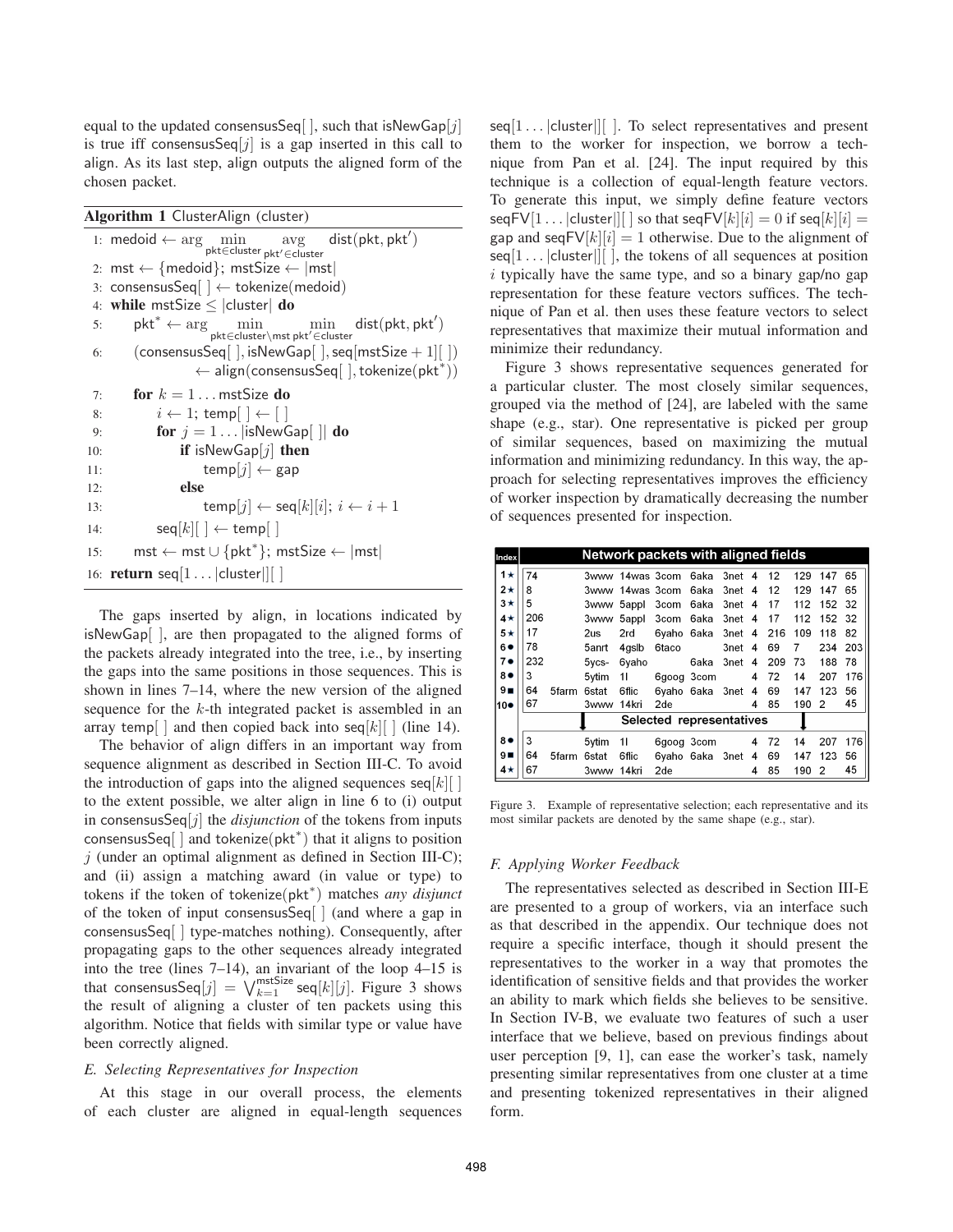The distinct capacities of the workers in identifying sensitive fields make it challenging to apply their markings to the full dataset — recruited workers may have diverse skill levels and training. This motivates our attempt to achieve better accuracy by leveraging inputs from only the most skilled in the worker pool. To identify these most skilled workers, we compare the fields indicated as sensitive by each worker in a small subset of the representatives that worker examined, to ground truth for those representatives as determined by the expert. We make this comparison on the basis of standard measures, namely precision and recall:

$$
Precision = \frac{|\{identified fields\} \cap \{sensitive fields\}|}{|\{identified fields\}|\}
$$
\n
$$
Recall = \frac{|\{identified fields\} \cap \{sensitive fields\}|}{|\{sensitive fields\}|\}
$$

To select the *best* workers, however, it is necessary to reduce these two measures to one, on which worker performance can be ordered. For this, we use the F-score [29] statistic, which computes a weighted average of recall and precision:

$$
\mathsf{F}_{\alpha} = (1 + \alpha^2) \cdot \frac{\text{Precision} \cdot \text{Recall}}{\alpha^2 \cdot \text{Precision} + \text{Recall}}
$$

Essentially,  $F_{\alpha}$  measures the effectiveness of identification with respect to the participant who places  $\alpha$  times as much importance to recall as precision [29]. (We will comment on the values of  $\alpha$  we employ in Section IV.)

Those workers with the highest F-scores on these representatives are selected for applying their inputs to the entire dataset, in a manner described below. For the remainder of our discussion, we presume that the best two workers are used. Once these best workers are selected, the goal is to utilize their identification of sensitive fields in the representatives they examined to identify sensitive fields in the rest of the dataset. To do so, we process each new packet not directly examined by the workers by first finding the examined representative that is closest to this packet (i.e., for which the distance (1) is the smallest). Pairwise sequence alignment is performed between the new packet and each representative of the cluster that contains this closest representative. We then adopt the most liberal strategy in marking tokens; that is, we mark a token in the new packet as sensitive if it aligns to a field in any of these representatives that either worker marked as sensitive. We do so because in the domain of packet sanitization, higher recall is typically favored over precision.

## IV. EVALUATION

In this section, we evaluate the effectiveness of our approach when it is used to identify the sensitive fields contained in packet payloads. For the purpose of our evaluation, we deemed several types of fields as sensitive. These fields were domain names, IP addresses, file names (and directories), user names, passwords, host (server) names, and email addresses. These seven types of fields were used as ground truth for what in the data is "sensitive". We emphasize that these specific fields were chosen only to measure the recall and precision achieved by subjects using our approach. The datasets we used are:

**The** UNV-DNS **dataset**. This dataset consists of 20,000 network packets recorded at a university campus. The trace contains bidirectional traffic to a DNS server. Of the seven specified sensitive fields, DNS packets contain domain names and IP addresses.

**The** KDDCup-FTP **dataset**. This dataset was selected from the International Knowledge Discovery and Data Mining Tools Competition. $3$  We prepared the dataset by specifically choosing the raw FTP Control packets, which contain 31,020 FTP queries and responses. The specified sensitive fields contained in FTP Control traffic are domain names, IP addresses, file names (directories), user names, passwords, host (server) names, and email addresses.

**The** Wireshark-SMB **dataset**. This dataset is from the Wireshark<sup>TM</sup> trace repository. It contains 22,807 SMB (server message block) requests and responses. The specified sensitive fields it contains are domain names, file names (directories), user names, passwords, and host (server) names.

The motivation for selecting these three datasets is that they contain packets with diverse types of sensitive fields and complex message formats. For example, the DNS response packets in the UNV-DNS dataset are very diverse and can be quite complex (e.g., with IP addresses appearing in many different places in the response packets). The KDDCup-FTP dataset has packets with all the sensitive fields specified above, and also has many different types of message formats in FTP reply packets. Similar reasons justify our choice of the Wireshark-SMB dataset. For these datasets, we wrote a parser that read the XML packet detail exported by Wireshark to automatically locate all instances of the seven specified fields contained in the payloads. The number and locations of these fields are used only as ground truth.

For the remainder of this paper, we apply standard measures of effectiveness when evaluating our approach, specifically the F-score  $F_\alpha$  (see Section III-F) achieved for identifying all sensitive fields either in the entire dataset or simply in the representatives for each cluster. (We will clarify which is used in each case.) Because in the context of packet trace sanitization, recall is often more important than precision — after all, the most common practice when releasing network traces is simply to remove all payload

<sup>3</sup>While this dataset has been criticized as being too unrealistic as a basis for evaluating intrusion detection systems (e.g., [21]), we use it here for a completely different purpose, namely as a source of payload-bearing packets that contain some of the sensitive field types listed above.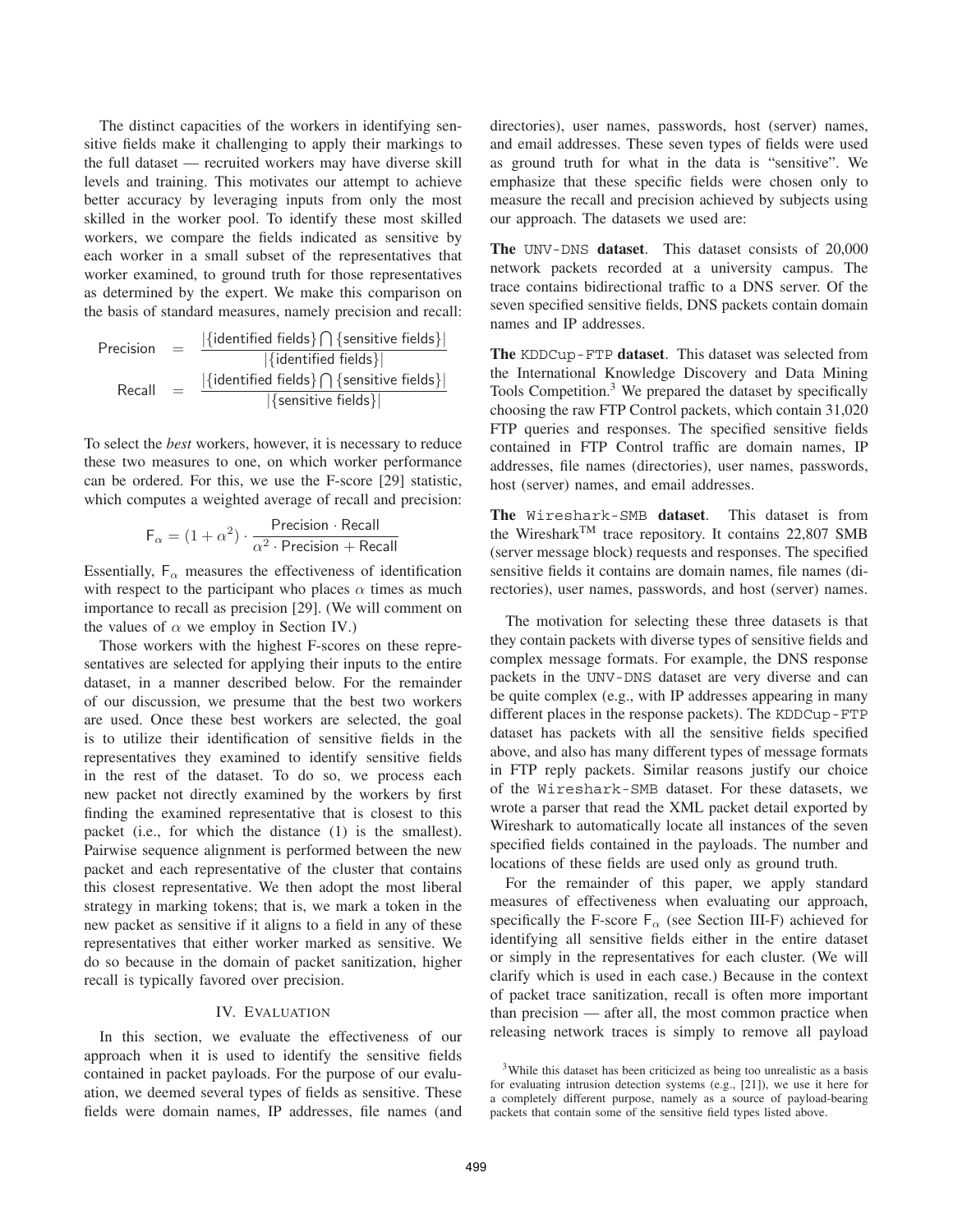

Figure 4. Average  $F_\alpha$  when 40%, 80% or 100% of the sensitive tokens in representatives are marked (at random) by a simulated worker.

information, yielding a recall of 1.0 but potentially very low precision — we will generally set  $\alpha \geq 1$  in our analysis.

In the analysis that follows, we present results from a user study in which professional administrators were recruited to participate, in order to gain a better understanding of the effectiveness of our approach in enabling them to identify sensitive fields. To estimate parameter settings for this study, we first conducted a simulation-based analysis (with no human interaction) to evaluate the effectiveness of propagating marked tokens in the representatives (i.e., tokens identified as sensitive) to the remainder of the dataset.

#### *A. Exploring the Parameter Space*

One advantage of our technique is in generating a limited number of representative packets that capture the characteristics of the packets in the dataset. That said, the manner in which we do so could impact our identification accuracy. Therefore, to choose the most appropriate parameters for our user study (in particular, the number of clusters to use), we performed an analysis in which we simulated a single worker who marked (identified) each instance of a sensitive field independently and with a fixed probability. We reiterate that the sole purpose of the simulation-based analysis was to provide guidance on parameter choice for the field study that followed. With that in mind, we made certain assumptions (about independence) for the simulated user to simplify the task of exploring the parameter space. We then measured the F-score when mapping these random markings of sensitive fields to the full dataset, as described in Section III-F (though using the inputs of only a single simulated worker, not two in combination). In this evaluation, the simulated worker did not mark non-sensitive fields as sensitive, leading to higher precision than might occur in practice (though the precision on the full dataset was nevertheless always less than 1.0). This was done to focus on the effects of recall or, more specifically, F-score with  $\alpha > 1$ .

Below, we evaluate  $F_\alpha$  of our technique across different numbers of clusters and for  $\alpha = 1.2$ . We selected 2000 samples from each original dataset using the sampling described in Section III-B. We also controlled the number of representative packets by fixing it irrespective of the number of clusters. Specifically, the number of representative packets was chosen to be 140 in the UNV-DNS dataset, 108 in the KDDCup-FTP dataset and 120 in the Wireshark-SMB dataset; these numbers constituted only 0.70%, 0.34% and 0.54% of the total number of packets in each dataset, respectively. These numbers of representatives resulted from using the technique described in Section III at the finest clustering (i.e., yielding the most clusters). This number was then fixed as the target number of representatives in Algorithm 1 when fewer clusters were allowed.

The average F-score for each simulated case and dataset is shown in Figure 4. Each point in this figure is the average of five runs. The standard deviation is 0.006, 0.020 and 0.025 across all datapoints for the UNV-DNS, KDDCup-FTP and Wireshark-SMB datasets, respectively. While our primary use for these simulations is parameter selection (see below), we pause to make three observations from these figures. First, the number of clusters has a large impact on how well the process works, even when identification of sensitive tokens in the representatives is perfect. For example, in Figures 4(b)–4(c), a clustering with too few clusters decays the F-score to roughly only 60% of its optimal. We presume this occurs because with enough clusters, clusters better separate the packets of different message types, yielding higher quality representatives. Second, once an adequate number of clusters is attained, the F-scores are robust to imperfect identification of sensitive tokens in the representatives. Third, when there are sufficiently many clusters, the F-scores that can be realized indicate that the final outcome can be quite successful (e.g., F-scores near 1.0 in all cases).

Based on these tests, we selected 40 clusters for the tests described in the rest of the paper. For our datasets, this provides a good balance between minimizing the number of clusters that workers are asked to inspect and providing the opportunity for good accuracy in identifying sensitive data, once worker markings are applied to the full dataset.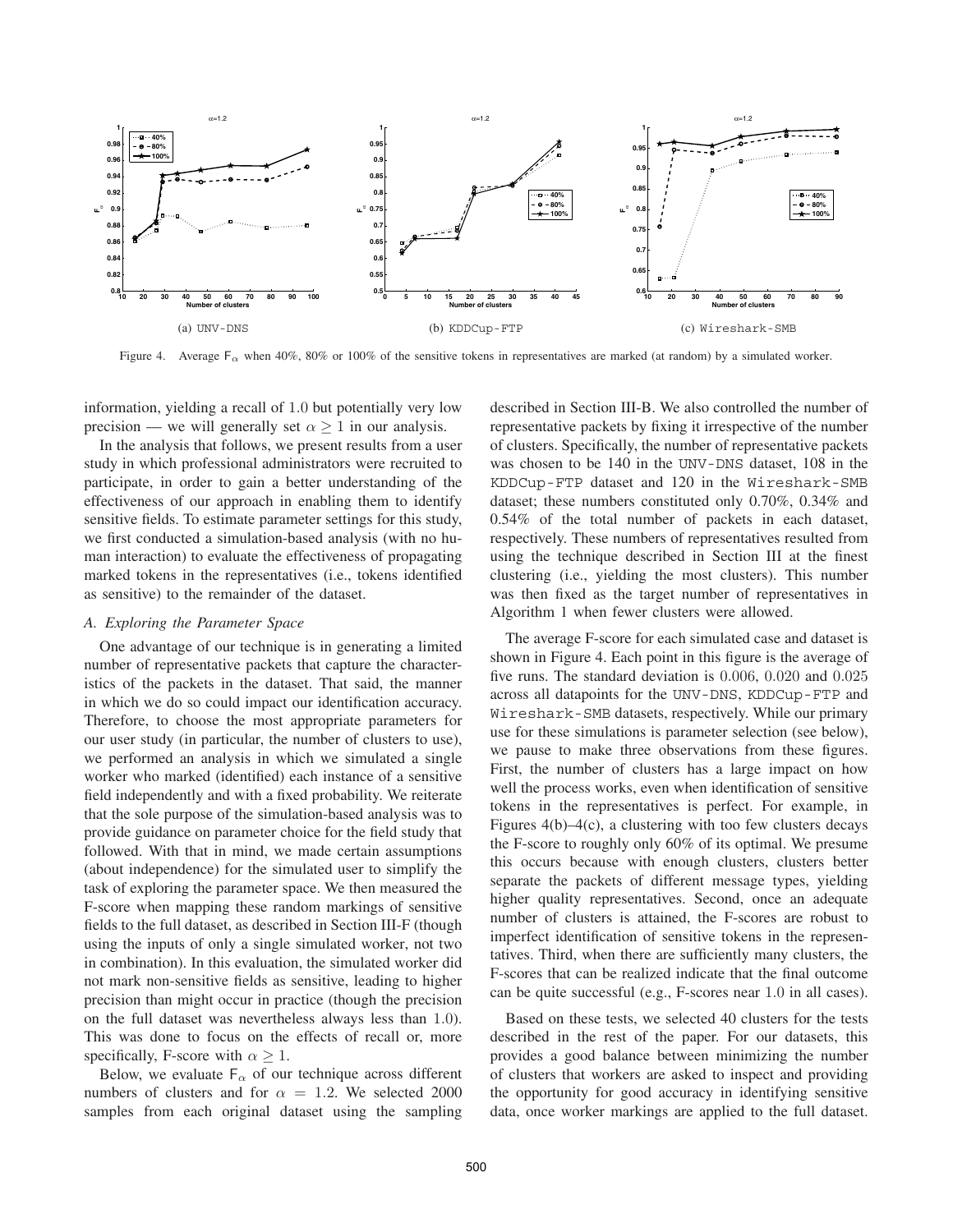When selecting the number of clusters in practice, we expect that an expert would be helpful here, as well; that is, the expert can be used to judge the quality of the clustering based on the visual similarity of the packets in each cluster. Thereafter, these clusters can be refined iteratively using the approach presented in Section III-C.

## *B. User Study with Professional Network Administrators*

Our techniques for selecting representatives and incorporating user feedback about those representatives to sanitize the full dataset (Section III) are not dependent on any particular method for soliciting that feedback from users. However, we expect that the method of presenting representative packets to users will have a large impact on their abilities to identify and mark sensitive tokens. Two design decisions we made—based on what is known about visual pattern recognition by humans—were to present representative packets as groups based on the clusters to which they belonged (Section III-C) and to present the representatives in their aligned forms (Section III-D).

To determine the impact of these design decisions, and more generally, to evaluate the utility of our overall approach, we conducted an IRB-approved user study with participants recruited from our department's Technical Support Center and the university's Information Technology Service group. All participants were professional administrators with good networking background and familiarity with inspecting packet traces as part of routine network monitoring or diagnostic duties. We targeted professional administrators as they are the natural audience for our tool; after all, they are likely the people who would be tasked with the job of sanitizing network data before its release. This stringent criterion for selecting study participants, however, severely limited the available pool of participants at our university, resulting in our study population of size 15. We note that we obtained consent from these 15 participants only after significant efforts to recruit them. These participants are considered our "workers" in the remaining discussion.

*1) Study Design:* Recall that our primary goal was to assess the impact of both clustering and alignment in helping workers uncover potentially sensitive fields in packet payloads. To that end, each worker was tasked with identifying the seven specified fields of interest within the packets displayed via a graphical user interface (see appendix). The study itself comprised four trials in which the payloads of packets were presented to the subjects in different ways. Each trial employed a set  $R$  of representative packets. However, the payloads of these representatives were displayed in different forms in the four trials as follows:

**Trial I (Clustering+Alignment)**. The representative packets  $R$  were partitioned according to the clusters from which they were selected. The representative packets were displayed to the worker, one cluster per page, in their aligned forms produced during their selection (Section III-D).

**Trial II (Alignment+NoClustering)**. The representative packets  $R$  were partitioned randomly into blocks. The total number of blocks was the same as the number of clusters in Trial I, but the representatives were evenly distributed across all blocks. The representatives were displayed to the worker, one block per page. Since the packets in each block were randomly selected and not aligned with each other, we aligned these packets using the method described in Section III-D and presented them in that aligned form to the worker.

**Trial III (Clustering+NoAlignment)**. The representative packets  $R$  were partitioned according to the clusters from which they were selected. The representatives were displayed one cluster per page, in their original form (unaligned).

**Trial IV (NoClustering+NoAlignment)**. The representative packets  $R$  were partitioned randomly into blocks. The total number of blocks was the same as the number of clusters in Trial I, but the representative packets were evenly distributed across all the blocks. The representative packets were displayed to the worker, one block per page, with each packet displayed in its original form (unaligned).

For the user study, we chose to use the UNV-DNS and KDDCup-FTP datasets because they contain diverse types of potentially sensitive information. Two groups of representative packets, one for each dataset, were generated by applying the techniques in Section III to the two datasets separately. In each trial for a given subject, only one set of representative packets were used, that is, either  $R$ (UNV-DNS) or  $R$ (KDDCup-FTP).

Each worker undertook all four trials in individual meetings over a period of several weeks, with at least three days between trials. To avoid any learning effects across trials, we incorporated several additional design elements into our study. First, for the trials taken by each worker, we ensured that the datasets used were evenly split across the trials. Second, to prevent displaying the same representatives on the same page in any two trials for a particular user, we ensured that Trials I and III displayed different representative packets. This constraint was also applied to the two nonclustering trials (i.e., Trials II and IV). Third, the order of the trials was randomly chosen (per subject), and we ensured that no two trials that used the same data (e.g.,  $R$ (UNV-DNS)) were undertaken back-to-back.

Moreover, to limit any factors due to fatigue, the worker was restricted to only one trial per meeting. Meetings were limited to roughly 30 minutes in length, with the exception of the first meeting where the worker was given a brief introduction (with ample time for questions and answers), and time to familiarize herself with the GUI using an artificial dataset. All trials were administered on a dedicated laptop, in a location of the subject's preference. At each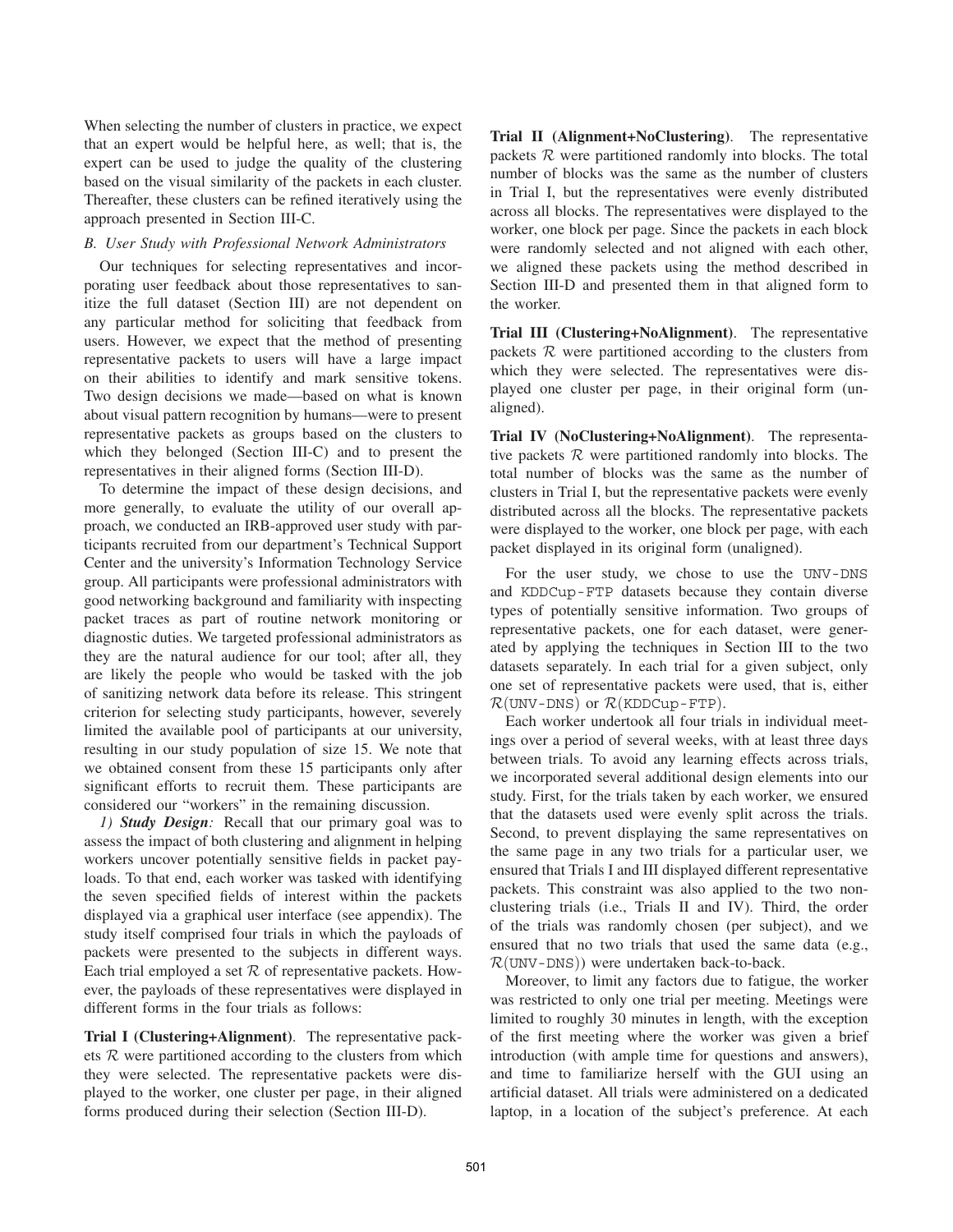meeting, the worker was asked to mark any occurrence of the specified field types, with timeliness as a secondary goal. Care was taken to ensure that the subject was *not* asked to mark content she *thought* could be sensitive, as doing so would be subjective and would inevitably lead to uncertainty about what should, or should not, be marked.<sup>4</sup> That is, her job was to simply mark any tokens in the displayed sequences that she believed to be a domain name, an IP address, a file (or directory) name, a user name, a password, a host name, or an email address.



Figure 5. F-scores ( $\alpha = 1.2$ ) per worker in Trial I

2) *Results*: Figure 5 shows box-and-whisker plots of  $F_{\alpha}$ of Trial I for all workers, with  $\alpha = 1.2$ . Note that these F-scores were computed using the worker's precision and recall on the representatives only, rather than after applying their markings to the full dataset. Each box represents the first, second, and third quartiles; whiskers cover the remaining points. Figure 5 illustrates that the workers were generally much more successful in identifying sensitive fields in FTP packets, in some cases reaching an F-score exceeding 0.95. The results on  $\mathcal{R}$ (UNV-DNS) were not as encouraging; no F-score greater than 0.70 was achieved by any worker. We believe this reflects the substantial challenge represented by DNS payloads, where the variety of locations in which IP addresses can appear makes identification of such fields a real challenge.

This motivates the need to select only the best workers for identifying sensitive data, and then to employ multiple workers; see Section III-F. For the remainder of our study, we chose the two best workers as determined by their Fscores on a randomly selected 20% of the representatives that each marked. This choice simulates a scenario in which the expert marked 20% of the representatives, and then workers were tasked with marking the remaining 80%. The chosen workers were selected based on their F-scores using the expert-marked data as ground truth. In our tests, we possessed ground truth and so did not need to involve an expert directly.

| (a) UNV-DNS                 |                |           |         |  |  |  |  |  |  |  |  |  |
|-----------------------------|----------------|-----------|---------|--|--|--|--|--|--|--|--|--|
| Best worker                 | Recall         | Precision | F-score |  |  |  |  |  |  |  |  |  |
|                             | 0.504          | 0.991     | 0.631   |  |  |  |  |  |  |  |  |  |
| $\mathcal{D}_{\mathcal{L}}$ | 0.833          | 0.674     | 0.760   |  |  |  |  |  |  |  |  |  |
| Combined                    | 0.900          | 0.930     | 0.912   |  |  |  |  |  |  |  |  |  |
|                             |                |           |         |  |  |  |  |  |  |  |  |  |
|                             | (b) KDDCup-FTP |           |         |  |  |  |  |  |  |  |  |  |
| Best worker                 | Recall         | Precision | F-score |  |  |  |  |  |  |  |  |  |
|                             | 1.000          | 0.974     | 0.989   |  |  |  |  |  |  |  |  |  |
| $\mathfrak{D}$              | 0.958          | 0.974     | 0.964   |  |  |  |  |  |  |  |  |  |

Table I RESULTS OF APPLYING MARKINGS TO THE FULL DATASET FOR A SINGLE WORKER AND THE COMBINED WORKERS

Once the two best workers were selected in this way, their markings were applied to the full dataset as described in Section III-F. Table I provides the F-scores for the full datasets when applying each of these workers' markings individually and then in combination. As these results show, in the case of the UNV-DNS dataset (Table  $I(a)$ ), the recall of the combined case increases up to 0.9 with a small loss of precision when we incorporate the opinions of the two best workers. For the KDDCup-FTP dataset, the measurement of the single worker versus the combined result remains very close (nearly 1.0) because each worker already had high recall and precision on that dataset.

*3) On Understanding Mixed Effects:* While the previous results show that substantial improvement in accuracy can be achieved by picking the best workers and combining their input, it is yet to be shown that the clustering and/or alignment aspects of our approach are indeed factors in boosting the workers' performance. To explore the extent to which these two components influence a worker's performance, we first show (in Figure 6) box-and-whisker plots of  $F_\alpha$  across the four trials for the selected best workers. Notice that Trials I–III generally outperform Trial IV. Notice as well that in Figure 6(b), Trial I performs the best, and offers a substantial improvement over Trial IV.

To gain a deeper understanding of the statistical significance of these trends, we apply a mixed-effect regression model to analyze the four trials of the selected best workers shown in Figure 6. A mixed-effect model is an extension of the general linear regression model that allows for correlations within observations [18]. For instance, in our context, this would mean that we consider the performance (say, in terms of efficiency) of a particular worker across different datasets to be correlated, but consider that of different workers to be independent. Conceptually, the mixed effect regression model can be formulated as:  $y =$  fixed effects + random effects  $+$  error, where the random effects control for variables that are not of particular interest (i.e., the datasets used or different skill levels of our workers), while the fixed effects incorporate the variables that are of interest (i.e.,

<sup>4</sup>Consider, for example, the username "anonymous" which is not uncommon in FTP; is it sensitive, or not?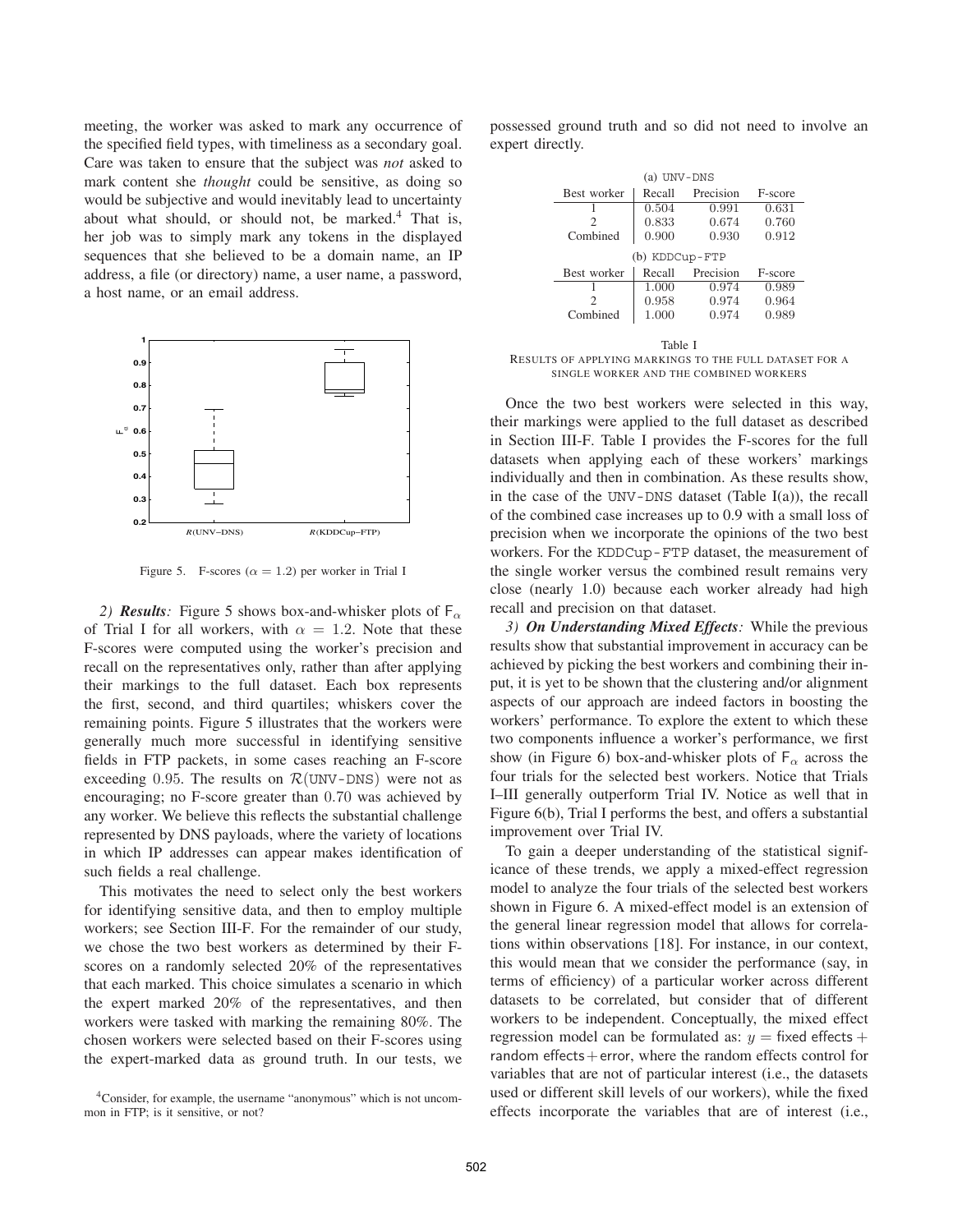

Figure 6. F-scores ( $\alpha = 1.2$ ) of the best workers

clustering, alignment, and the interaction between the two). The model can be formulated as:

$$
y = \beta_c \cdot x_c + \beta_a \cdot x_a + \beta_{ca} \cdot x_c \cdot x_a + \epsilon \tag{2}
$$

where  $x_c$ ,  $x_a$  are booleans indicating whether clustering or alignment is used, and  $y$  is the performance measure under consideration (i.e.,  $F_{\alpha}$  or efficiency). The interaction effect of clustering and alignment, i.e., the effect of clustering after alignment is used, or vice versa, is expressed by the product of  $x_c$  and  $x_a$   $(x_c \cdot x_a)$ . The random effects derived from workers and datasets are included in term  $\epsilon$ .

*F-Score:* In the analysis that follows, we first test the null hypotheses  $\beta_c = \beta_a = \beta_{ca} = 0$ , by fitting all observations of  $F_\alpha$  of the best workers using (2), the results of which are presented in Table II(a) with  $\alpha$  set to 1.2. We consider  $p$ -value  $\langle 0.05 \rangle$  as the requirement for rejecting a null hypothesis. As Table II(a) shows,  $F_{\alpha}$  is positively related to the clustering, since the hypothesis  $\beta_c = 0$  is rejected and the estimate of coefficient  $\beta_c$  is positive (0.217). Similarly, the alignment significantly increases  $F_{\alpha}$  by 0.197. There is little evidence of an interaction effect  $x_c \cdot x_a$  since  $p$ -value = 0.123, i.e., the hypothesis  $\beta_{ca} = 0$  stands. Even if the hypothesis had been rejected, the estimate of  $\beta_{ca}$  in

|              | (a) $F_{\alpha}$ , $\alpha = 1.2$            |            | (b) Efficiency |              |          |            |  |  |  |  |  |
|--------------|----------------------------------------------|------------|----------------|--------------|----------|------------|--|--|--|--|--|
| Effect       | Estimate                                     | $p$ -value |                | Effect       | Estimate | $p$ -value |  |  |  |  |  |
| $\beta_c$    | 0.217                                        | 0.011      |                | $\beta_c$    | 3.311    | 0.007      |  |  |  |  |  |
| $\beta_a$    | 0.197                                        | 0.017      |                | $\beta_a$    | 1.092    | 0.271      |  |  |  |  |  |
| $\beta_{ca}$ | $-0.160$                                     | 0.123      |                | $\beta_{ca}$ | $-2.097$ | 0.147      |  |  |  |  |  |
| Table II     |                                              |            |                |              |          |            |  |  |  |  |  |
|              | RESULTS OF MIXED-MODEL TESTS (SECTION IV-B3) |            |                |              |          |            |  |  |  |  |  |
|              |                                              |            |                |              |          |            |  |  |  |  |  |

Table II(a) is smaller (in absolute value) than both  $\beta_c$  and  $\beta_a$ , suggesting that there is an additive effect of these two factors in improving  $F_{\alpha}$ .

*Efficiency:* Yet another important consideration is how clustering and alignment influence efficiency; that is, do they impede or advance a worker's ability to complete the task at hand? Let "efficiency" be defined as  $\frac{|\{\text{identified fields}\}|}{t}$ , where  $t$  represents the total time to completion in each trial. Table II(b) shows the results for a similar hypothesis test for efficiency. The estimate for the clustering term, 3.311, shows that there is a strong, statistically significant, correlation between efficiency and clustering. Although no statistically significant effect of the alignment or the interaction term is found (p-values of 0.271 for  $\beta_a$  and 0.147 for  $\beta_{ca}$ ), our tests still indicate that a user's efficiency benefits from both clustering and alignment together, due to the strong positive influence of the clustering.

#### V. DISCUSSION

The fact that our methodology yielded recall of 0.9 and even better precision for the UNV-DNS dataset (see Table I) is, we believe, a very encouraging result, particularly considering the complexity of the DNS protocol. We note that it might be tempting to argue that the results herein could be improved by permitting workers more time to mark packets; recall that each trial lasted roughly 30 minutes. We believe, however, that permitting more time would yield diminishing returns. Our perception was that packet inspection was a tiresome process for the workers, an observation supported by the fact that none of our participants chose to continue a trial past 30 minutes, though they were given the opportunity to do so. We thus expect that additional innovations will be required to assist workers in identifying sensitive fields more accurately; it is not clear that more time will help.

We note that our methodology provides a framework only for identifying sensitive fields in packets. Once applied, additional steps must be taken to anonymize those fields using whatever policies the data publisher desires, e.g., consistently mapping sensitive values to others in a one-way fashion, and perhaps in ways that preserve certain structures (such as a prefix-preserving mapping of IP addresses).

Lastly, a natural question is whether the workers' F-scores were "good enough" to provide a basis for sanitizing the full datasets. Answering this question depends ultimately on the data owner's goals for sanitization, which are notoriously difficult to specify or measure [6]. Nevertheless, to provide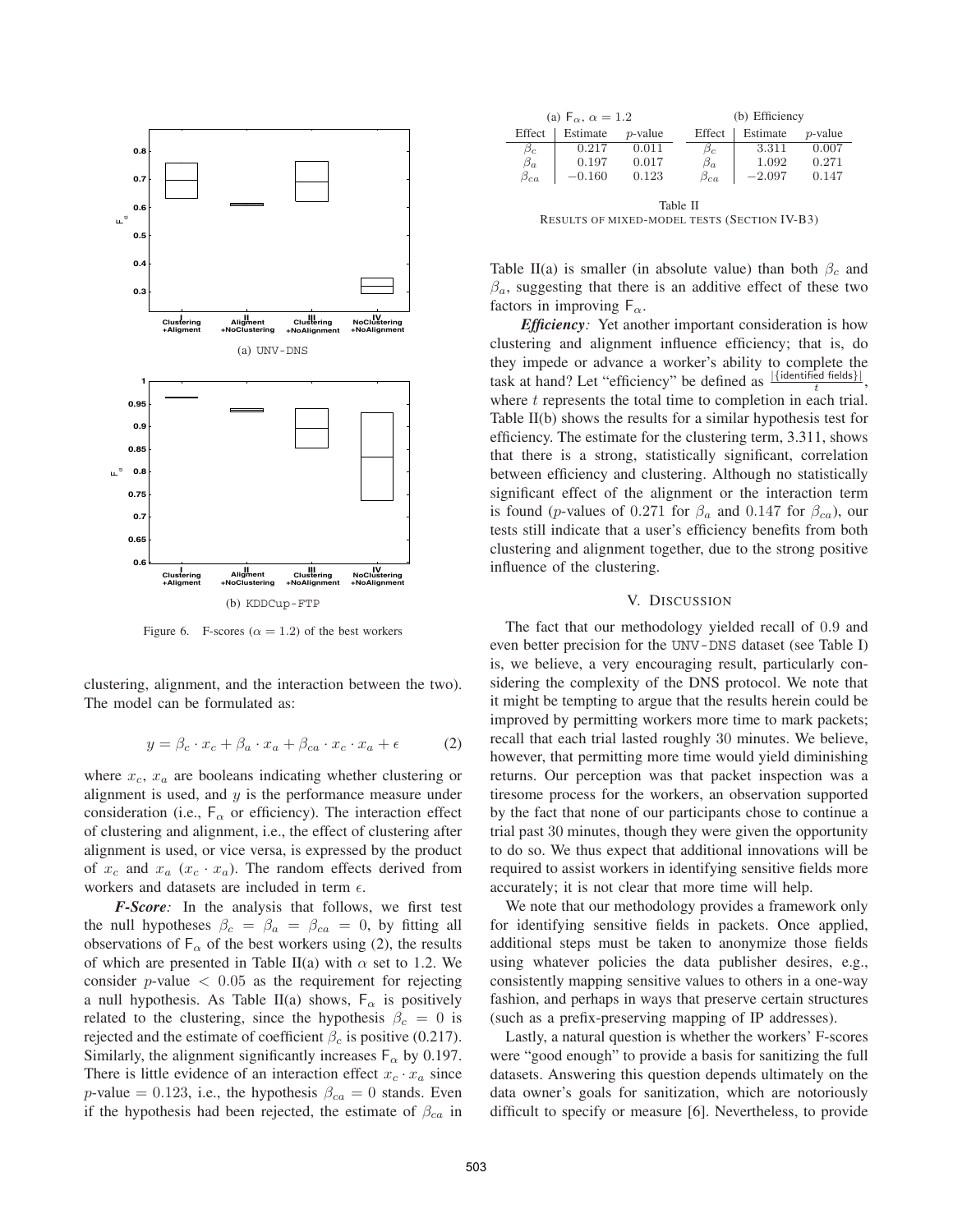a degree of insight, we performed a cursory evaluation of the ability of an adversary to infer the contents of sanitized fields by comparing packets after sanitization to the packets in the original dataset, before sanitization. The details can be found in our accompanying technical report [13] that suggests, in short, that the aforementioned approach works well when applied to trace sanitization.

## VI. CONCLUSION

In this paper we presented a methodology for supporting the daunting task of sanitizing network packet payloads. Our approach is inspired by studies in cognitive science that suggests perceptual grouping of similar patterns can accelerate visual detection. The need for involving humans during the sanitization process is motivated by the complexity of many of today's protocols, and is compounded by the possibility that such protocols may be incompletely documented. However, due to the sheer number of diverse packet formats and the size of a typical network trace, it is unrealistic to expect that an expert will have the time available to accurately sanitize them all. For this reason, our methodology adopts a hierarchical approach in which an expert's input on a small subset of packets is used to select additional workers to examine a larger subset. These selected workers' markings are then used to mark sensitive fields in the (typically much) larger dataset in an automated fashion. At the heart of our methodology is an approach for selecting from the dataset relatively few representative packets for workers to inspect, and presenting these representatives to workers in a way that helps them identify sensitive fields. Our evaluation demonstrated the factors that influence the effectiveness of our methodology, and showed through a user study that our methodology can be effective in supporting sanitization of large network datasets.

*Acknowledgements:* We thank the participants in our user study and the anonymous reviewers. Thanks also to Ni Zhao for valuable discussions on statistical analysis for the user study. This work was supported by the U.S. Department of Homeland Security Science & Technology Directorate under Contract No. FA8750-08-2-0147.

#### **REFERENCES**

- [1] T. Avraham and M. Lindenbaum. Dynamic visual search using inner-scene similarity: Algorithms and inherent limitations. In *European Conf. on Computer Vision*, 2004.
- [2] M. Barros, J. Shiau, C. Shang, K. Gidewall, H. Shi, and J. Forsmann. Web services wind tunnel: On performance testing large-scale stateful web services. In *IEEE/IFIP International Conference on Dependable Systems and Networks (DSN)*, 2007.
- [3] M. Beddoe. The protocol informatics project. In *Toorcon*, 2004.
- [4] J. Chen. Visual inquiry of spatio-temporal multivariate patterns. In *IEEE Sym. on Visual Analytics Science and Technology*, 2006.
- [5] W. G. Cochran. *Sampling Techniques*. John Wiley Sons, Inc., New York, NY, 1977.
- [6] S. Coull, F. Monrose, M. K. Reiter, and M. Bailey. The challenges of effectively anonymizing network data. In *Cybersecurity Applications and Technology Conference for Homeland Security*, pages 230 – 236, 2009.
- [7] W. Cui, J. Kannan, and H. Wang. Discoverer: Automatic protocol reverse engineering from network traces. In *USENIX Security*, pages 199–212, 2007.
- [8] C. Dai, G. Ghinita, E. Bertino, J.-W. Byun, and N. Li. TIAMAT: a tool for interactive analysis of microdata anonymization techniques. In *International Conference on Very Large Data Bases (demo track)*, 2009.
- [9] J. Duncan and G. Humphreys. Visual search and stimulus similarity. *Psych. Review*, 96:433–458, 1989.
- [10] J. Fan, J. Xu, M. H. Ammar, and S. Moon. Prefixpreserving IP address anonymization. *Computer. Networks*, 46(2):253 – 272, 2004.
- [11] M. Foukarakis, D. Antoniades, and M. Polychronakis. Deep packet anonymization. In *European Workshop on System Security*, pages 16–21, Mar. 2009.
- [12] T. Gamer, C. Mayer, M. Scholler, T. Gamer, and C. Sciences. PktAnon: A Generic Framework for Profile-based Traffic Anonymization. *PIK Praxis der Informationsverarbeitung und Kommunikation*, 2:76– 81, 2008.
- [13] X. Huang, F. Monrose, and M. K. Reiter. Amplifying limited expert input to sanitize large network traces. Technical Report 11-001, Dept. of Computer Science, University of North Carolina at Chapel Hill, 2011.
- [14] N. Jones and P. Pevzner. *An Introduction to Bioinformatics Algorithms*. MIT Press, 2004.
- [15] L. Kaufman and P. Rousseeuw. *Finding Groups in Data. An Introduction to Cluster Analysis*. Wiley, Chichester, 1990.
- [16] D. Koukis, S. Antonatos, D. Antoniades, E. P. Markatos, and P. Trimintzios. A generic anonymization framework for network traffic. In *IEEE International Conference on Communications*, 2006.
- [17] G. Kuenning and E. L. Miller. Anonymization techniques for URLs and filenames. TR UCSC-CRL-03- 05, University of California at Santa Cruz, Sept. 2003.
- [18] N. Laird and J. Ware. Random-effects models for longitudinal data. *Biometrics*, 38:963–974, 1982.
- [19] C. Leita, K. Mermoud, and M. Dacier. ScriptGen: An automated script generation tool for Honeyd. In *Computer Security Applications Conf.*, Dec. 2005.
- [20] Z. Lin, X. Jiang, D. Xu, and X. Zhang. Automatic protocol format reverse engineering through contextaware monitored execution. In *Network & Distributed System Security Symposium*, Feb. 2008.